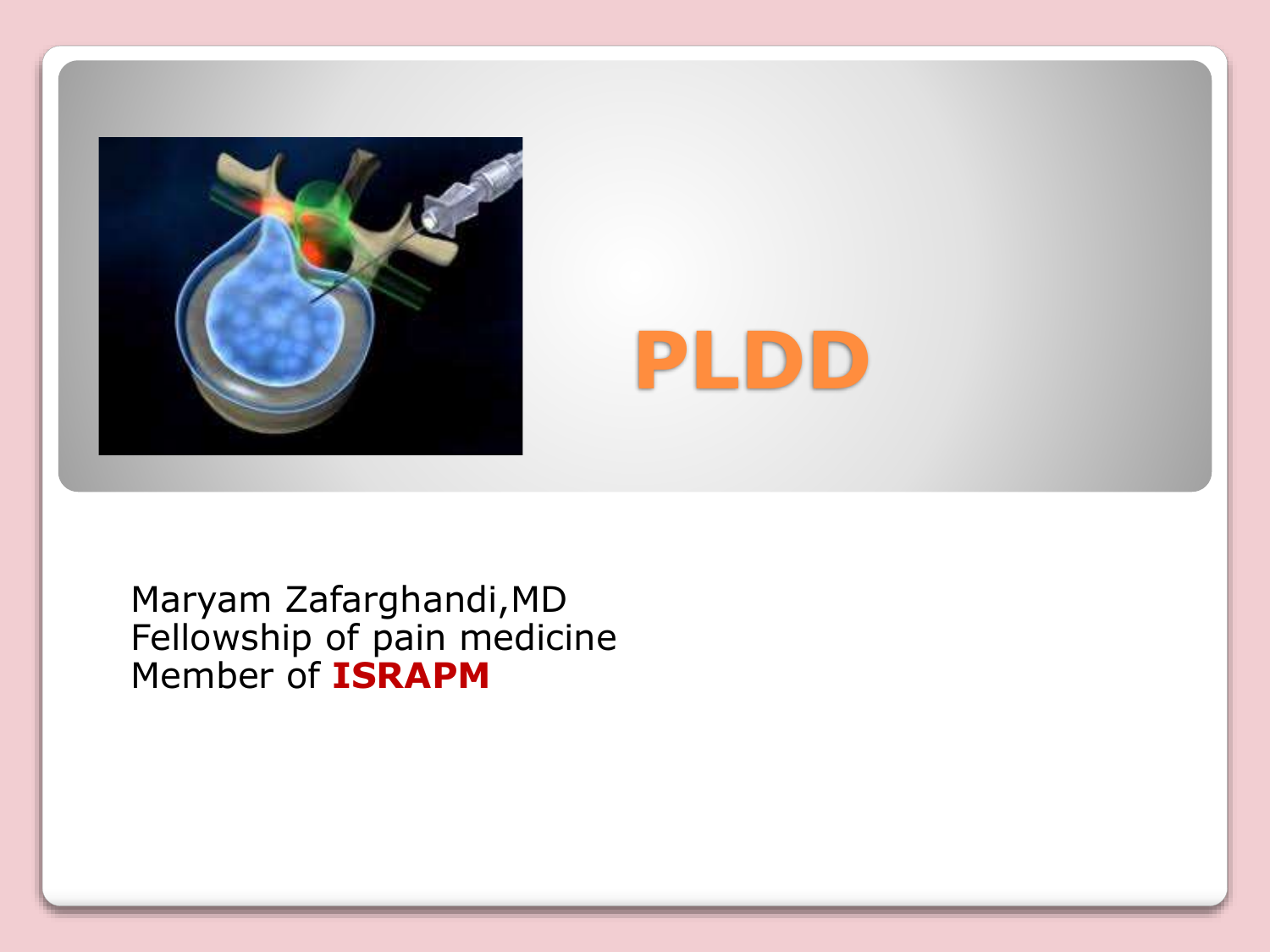- In pldd, laser energy is used via a fiber into the nucleous pulposus under local A.
- This leads to vaporization of the water content in the nucleous and a change in its protein structure
- This volume reduction results in a disproportionate decrease in intradiscal pressure releasing the entrapped nerve root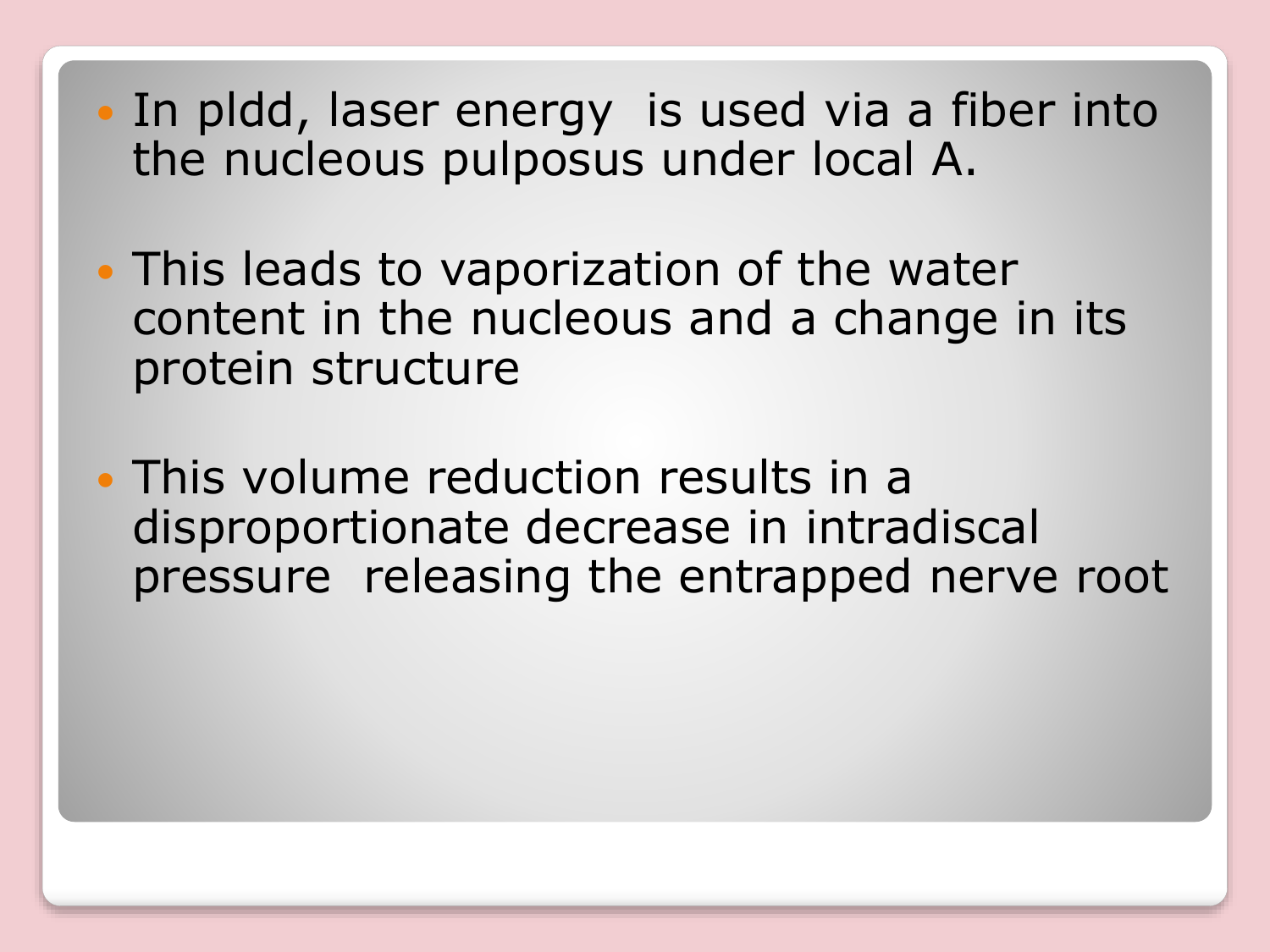- Lasers were first reported to be clinically used in the disc in 1977 as part of an open thoracic discectomy using Co2 laser
- Nowadays Ho-yag is the choice for most physicians because of the low penetration and the very high power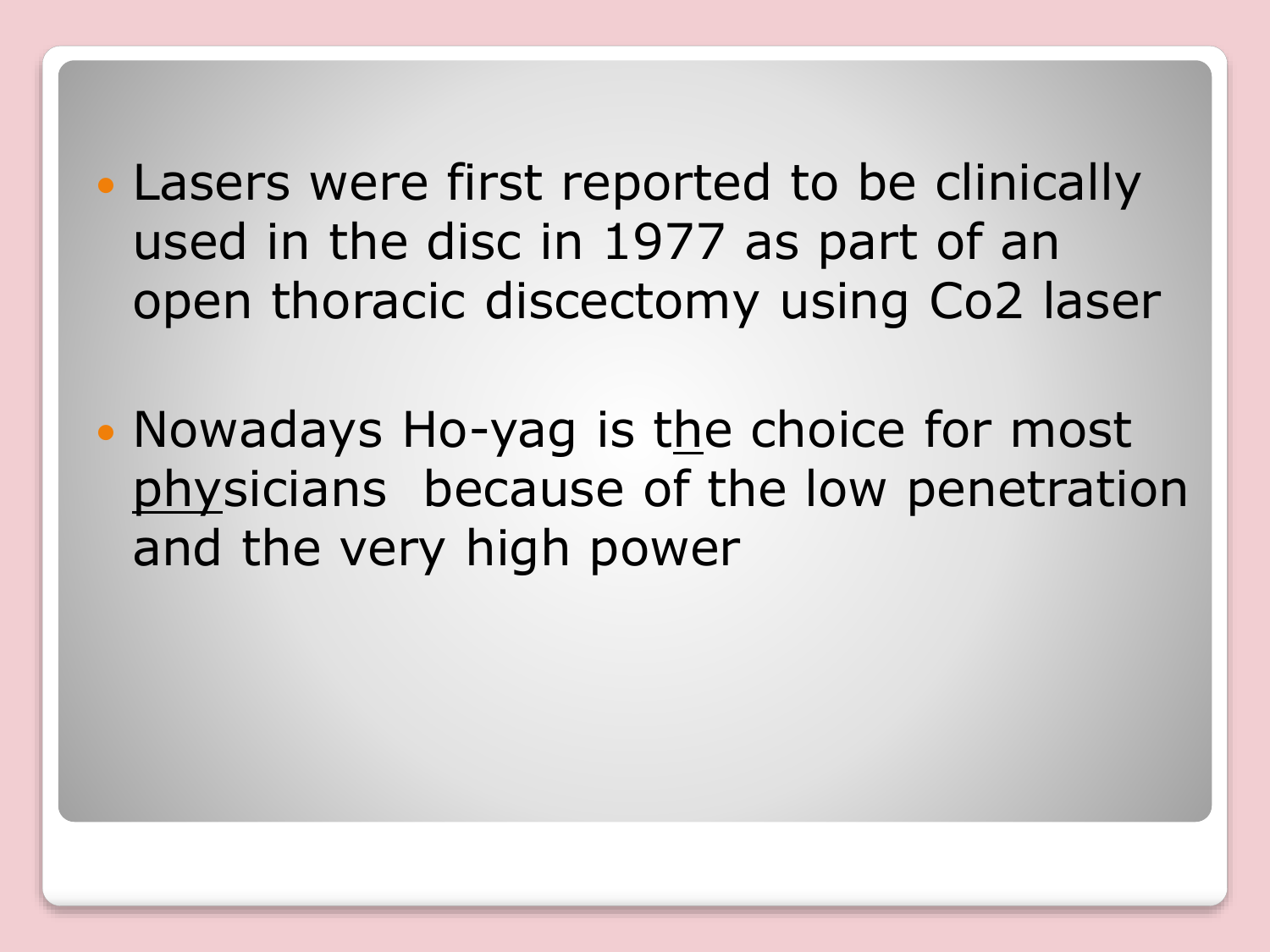- The first lumbar pldd was performed by dr Choy et al. in 1986
- The US food and drug administration (FDA) approved pldd for use in the United states in 1991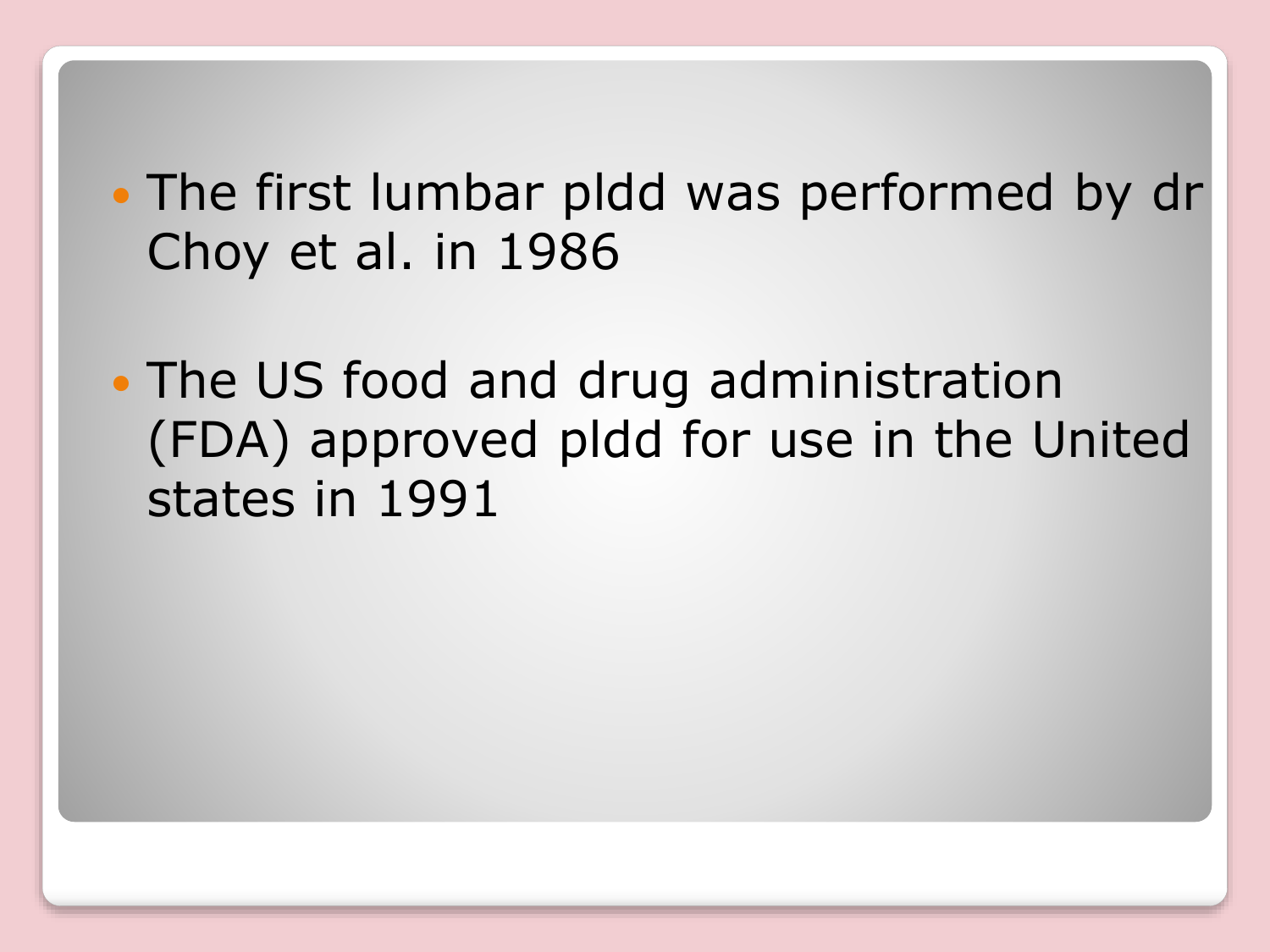#### • Indications

• Percutaneous diskectomy using laser assistance is indicated for a special subset of patients who have low back and radicular pain thought to be caused by contained disk protrusion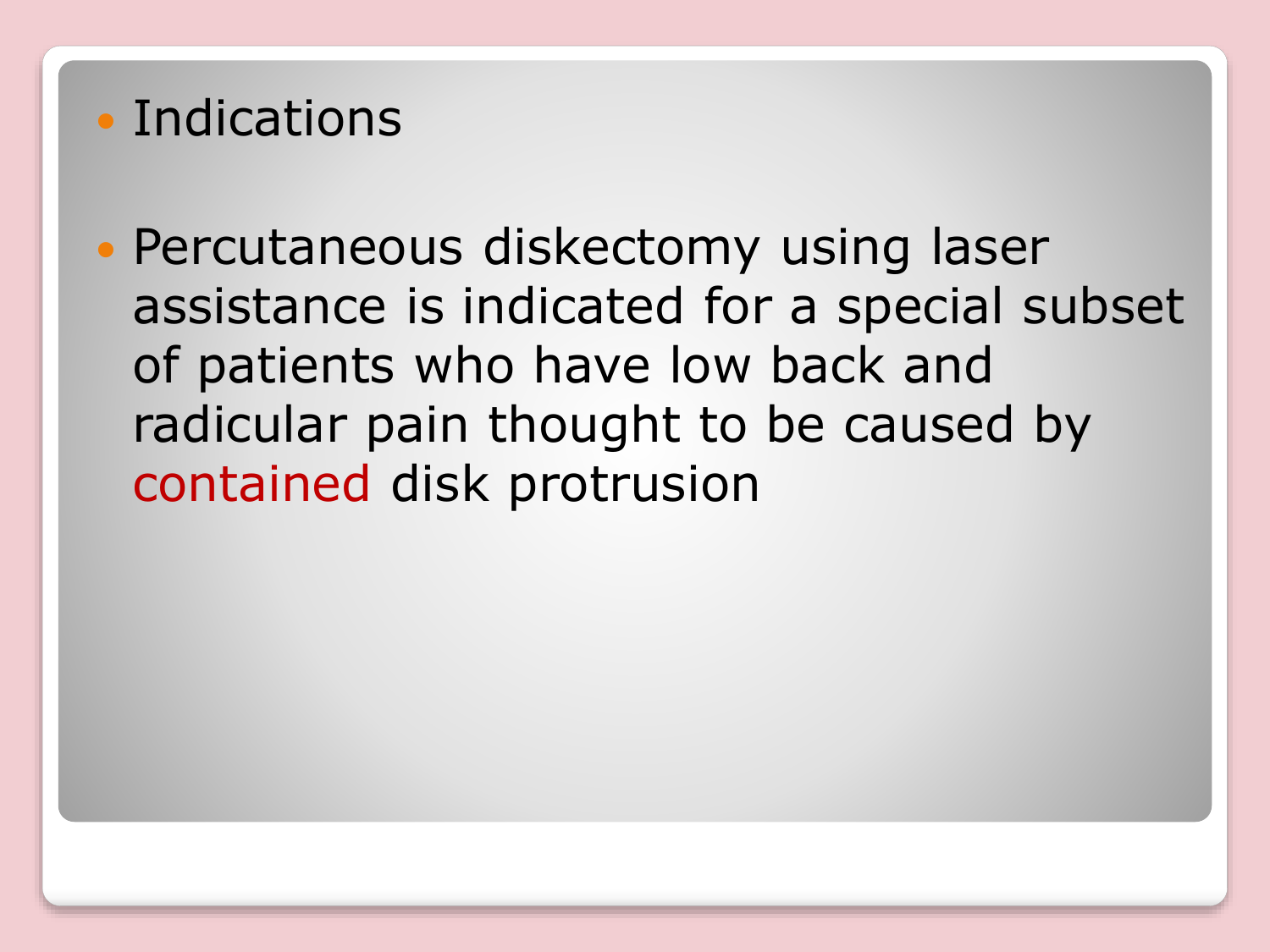- Better to be without neurologic deficit
- Because experience shows that results are much better than pateints experiencing paresis or paresthesia
- And a minimum of 6 weeks of conservative treatment without significant improvement consisting of a trial of simple analgesics, nonsteroidal anti-inflammatory agents, or cyclooxygenase-2 inhibitors; bed rest; and epidural steroids.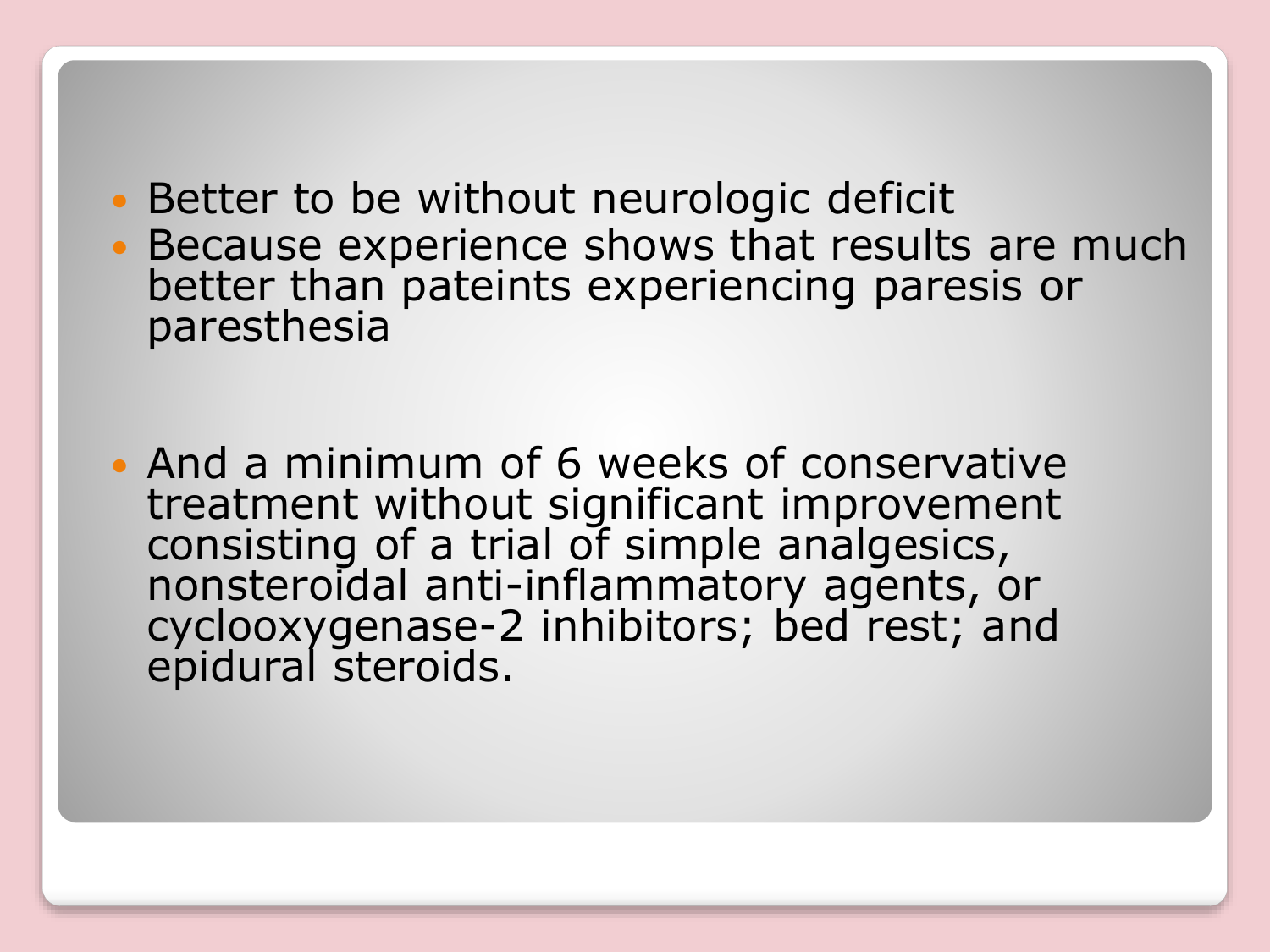- Some pain management specialists also recommend that a trial of transforaminal epidural steroid nerve block be attempted before percutaneous diskectomy is considered.
- For optimal patient selection, the ideal candidate for percutaneous diskectomy using laser assistance should have magnetic resonance imaging (MRI), diskographic,
- and electromyographic findings that correlate • with the patient's radicular pain pattern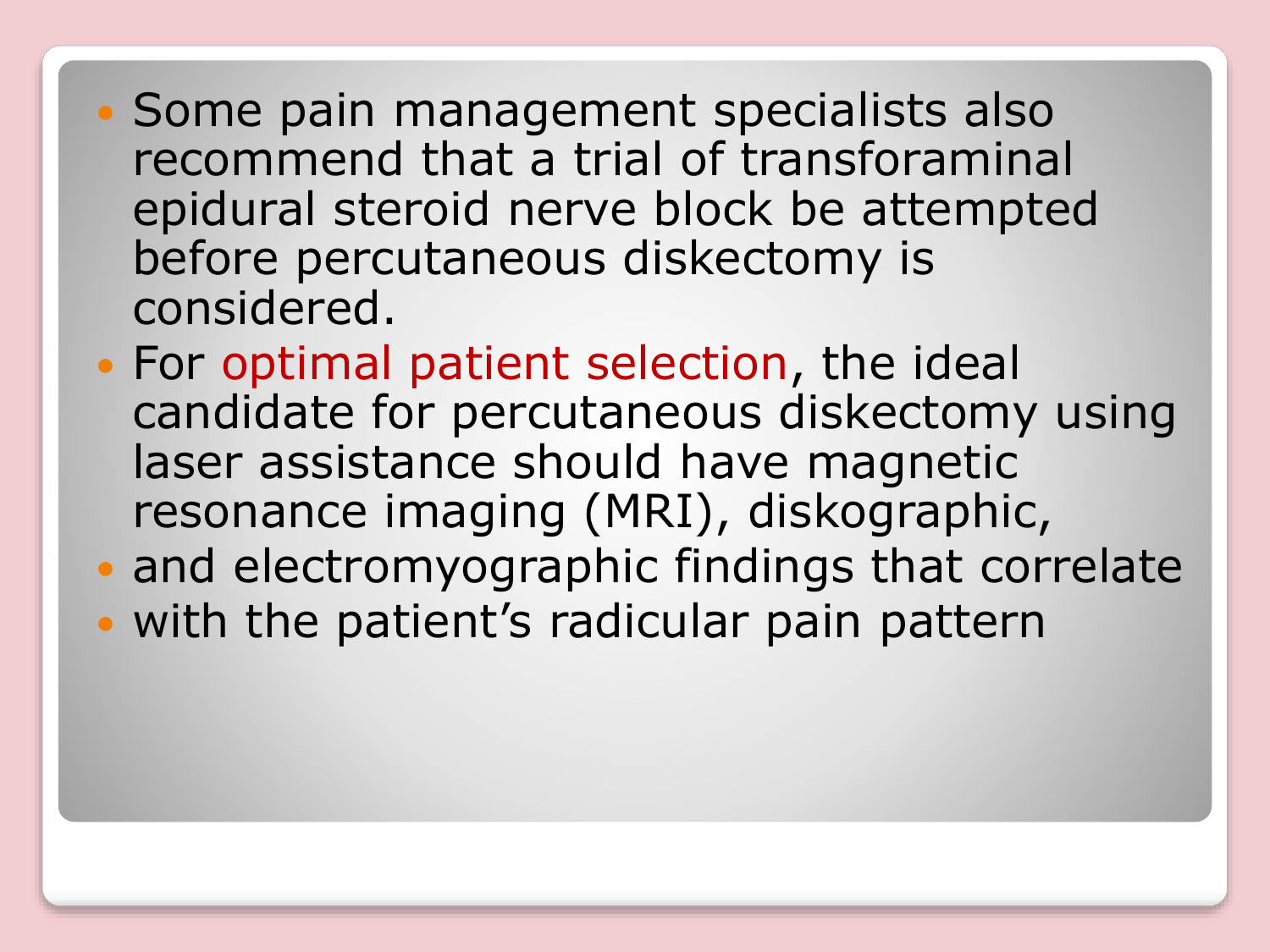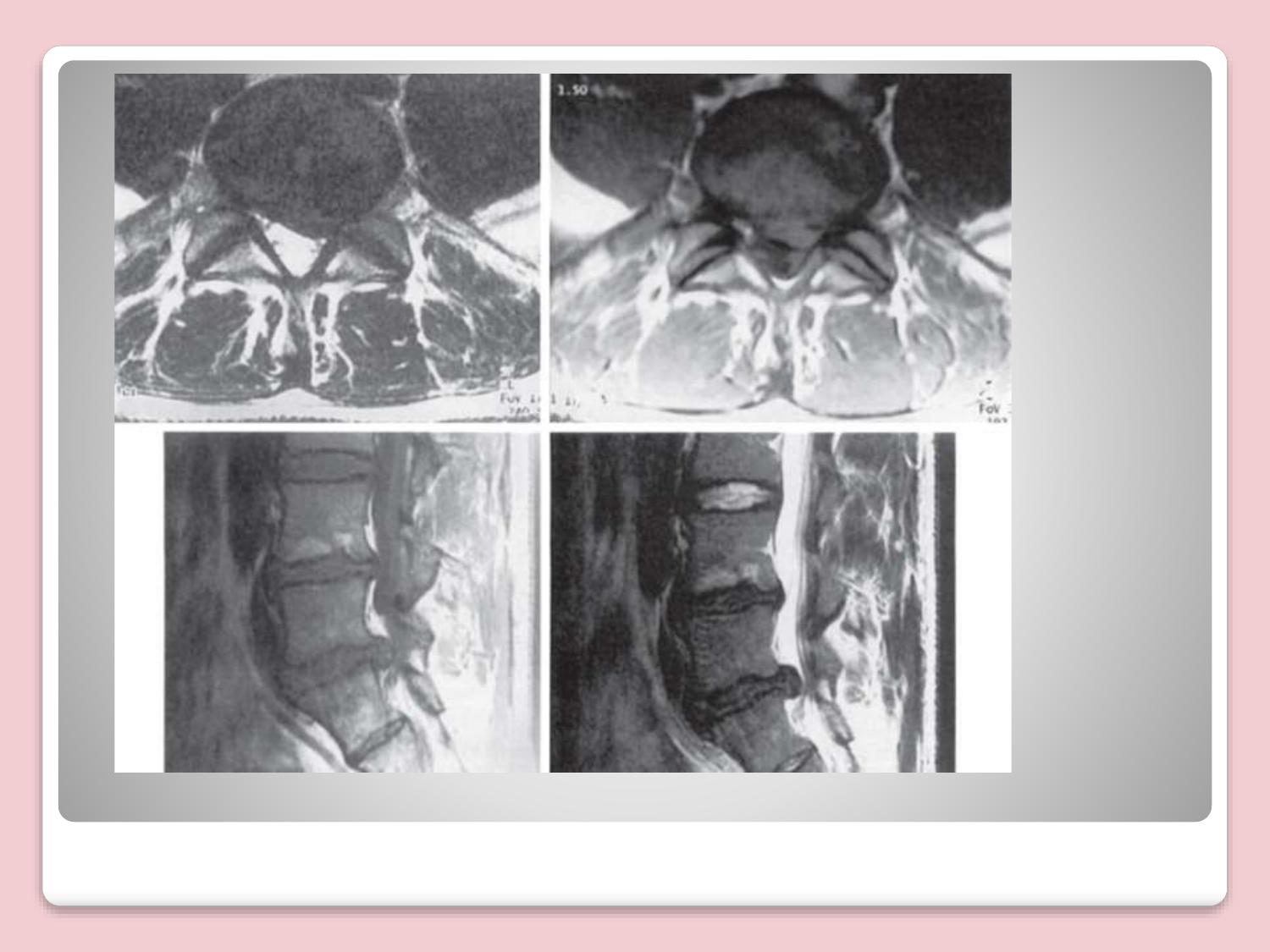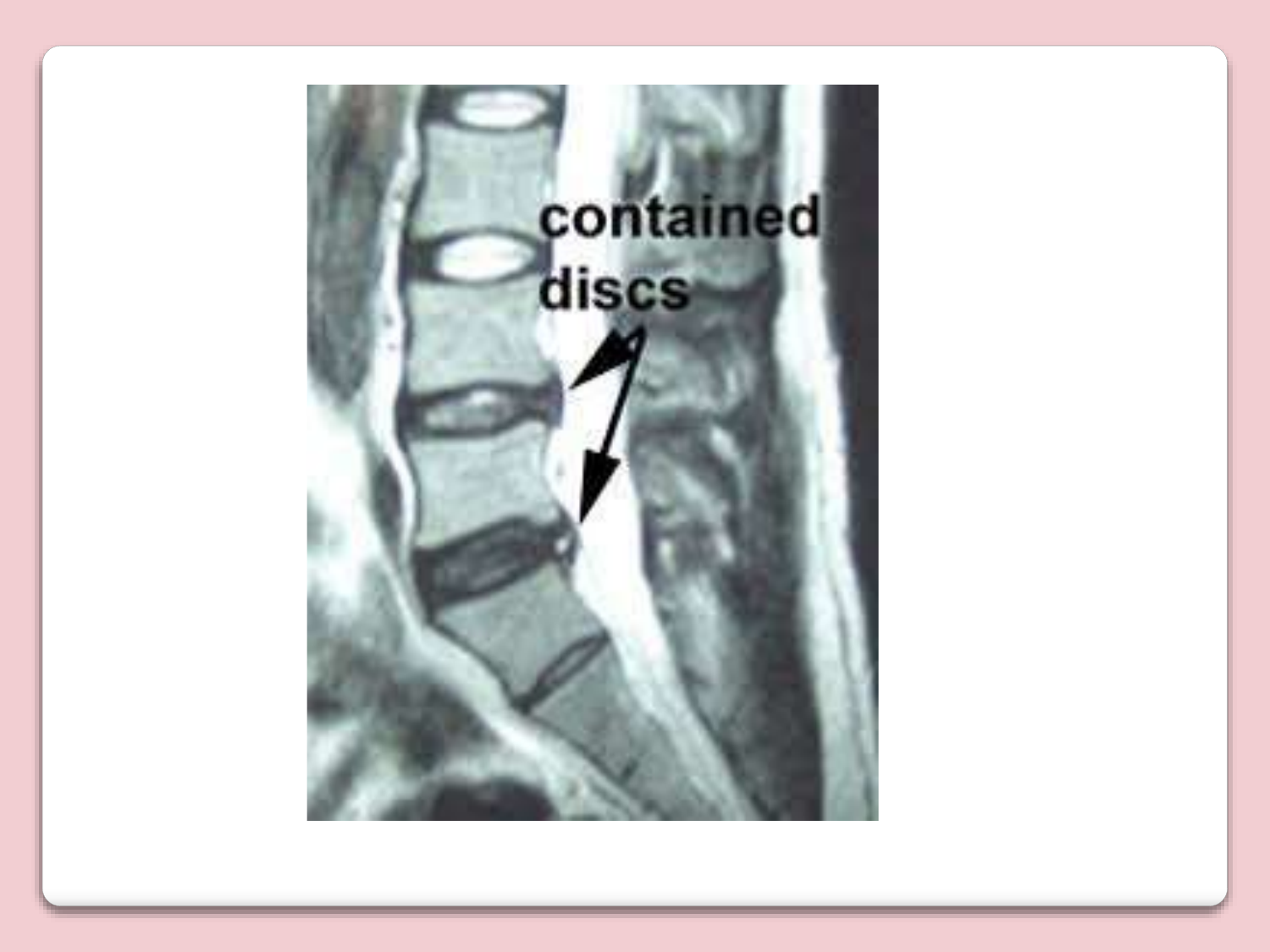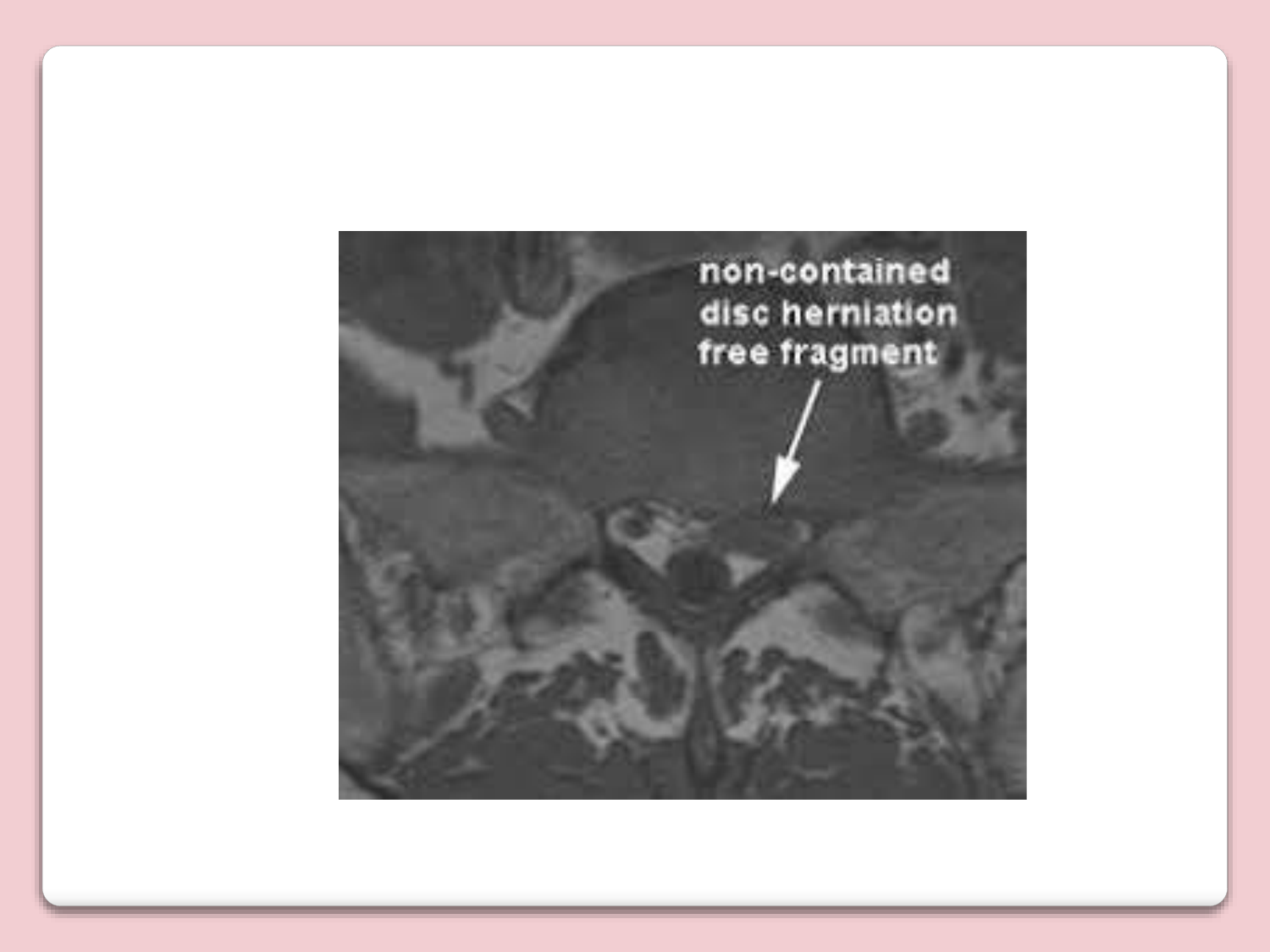- Foraminal or central canal stenosis
- Facet sny.
- Previous spinal surgery in the same part
- Bony deformity
- Cauda equina syndrome
- pregnancy

## **Exclusion criteria**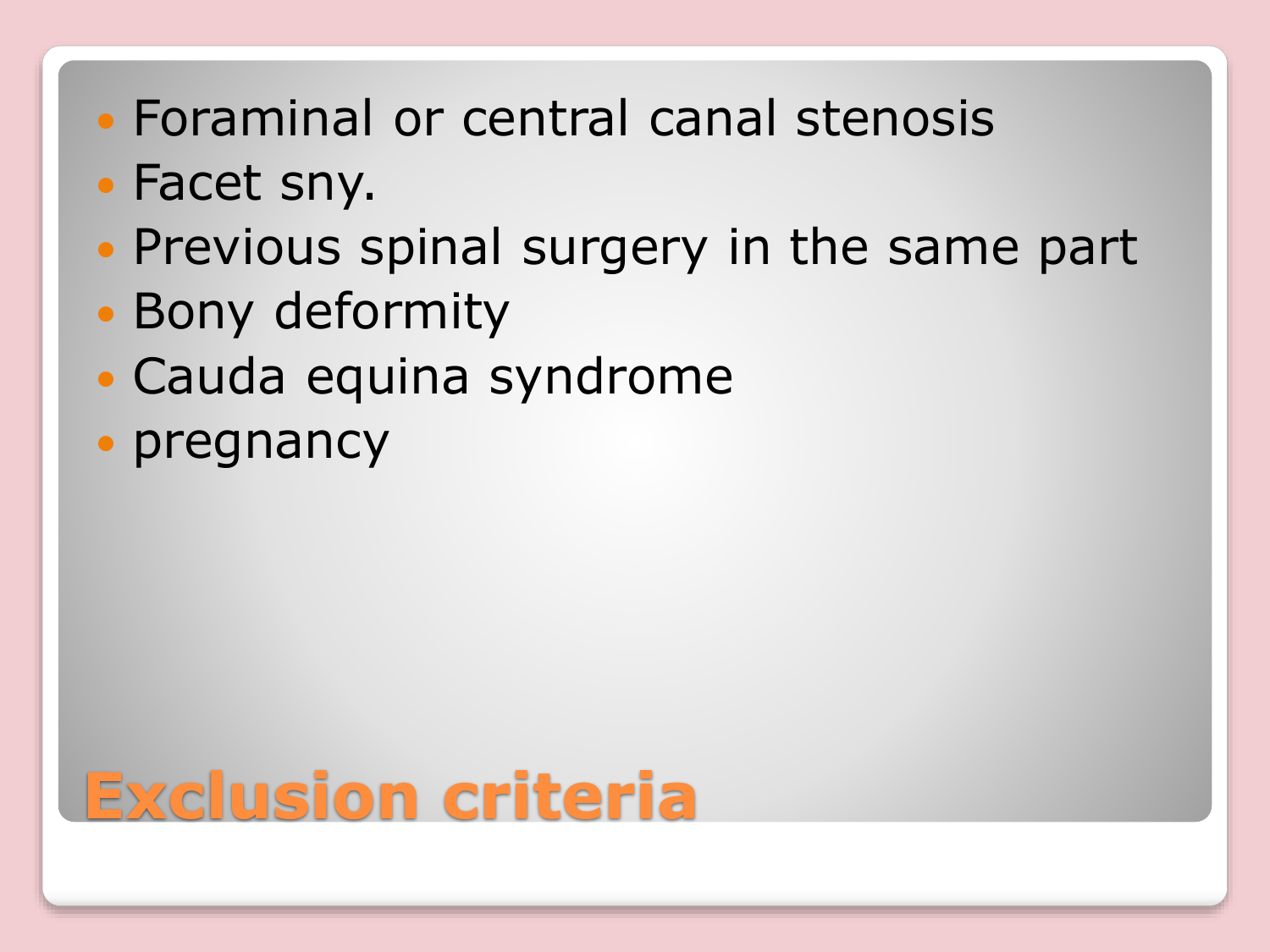• If according to selection and without any stenosis or spondylolisthesis or extruded fragment or leakage of dye from annulus fibrosus or multiple prior surgeries:

#### **71%**

#### **Unless, maybe 20-30%**

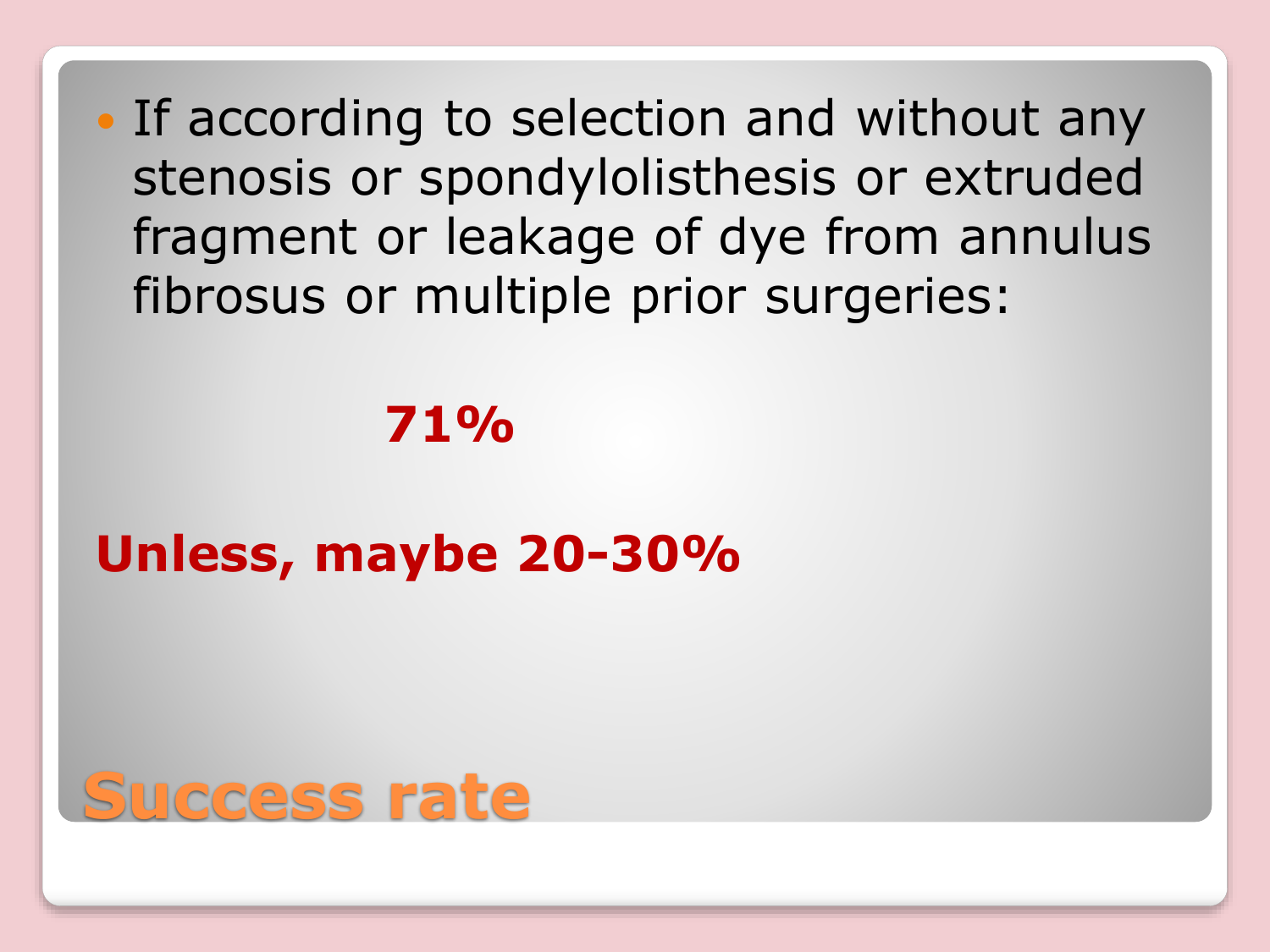- Patient size
- Neuroforaminal size
- Disc height
- Anatomic problems ( osteophyte, iliac crest morphology)
- Obese pateints are not good candidates as need needles more than 21 cm which is not available

### **Anatomic considerations**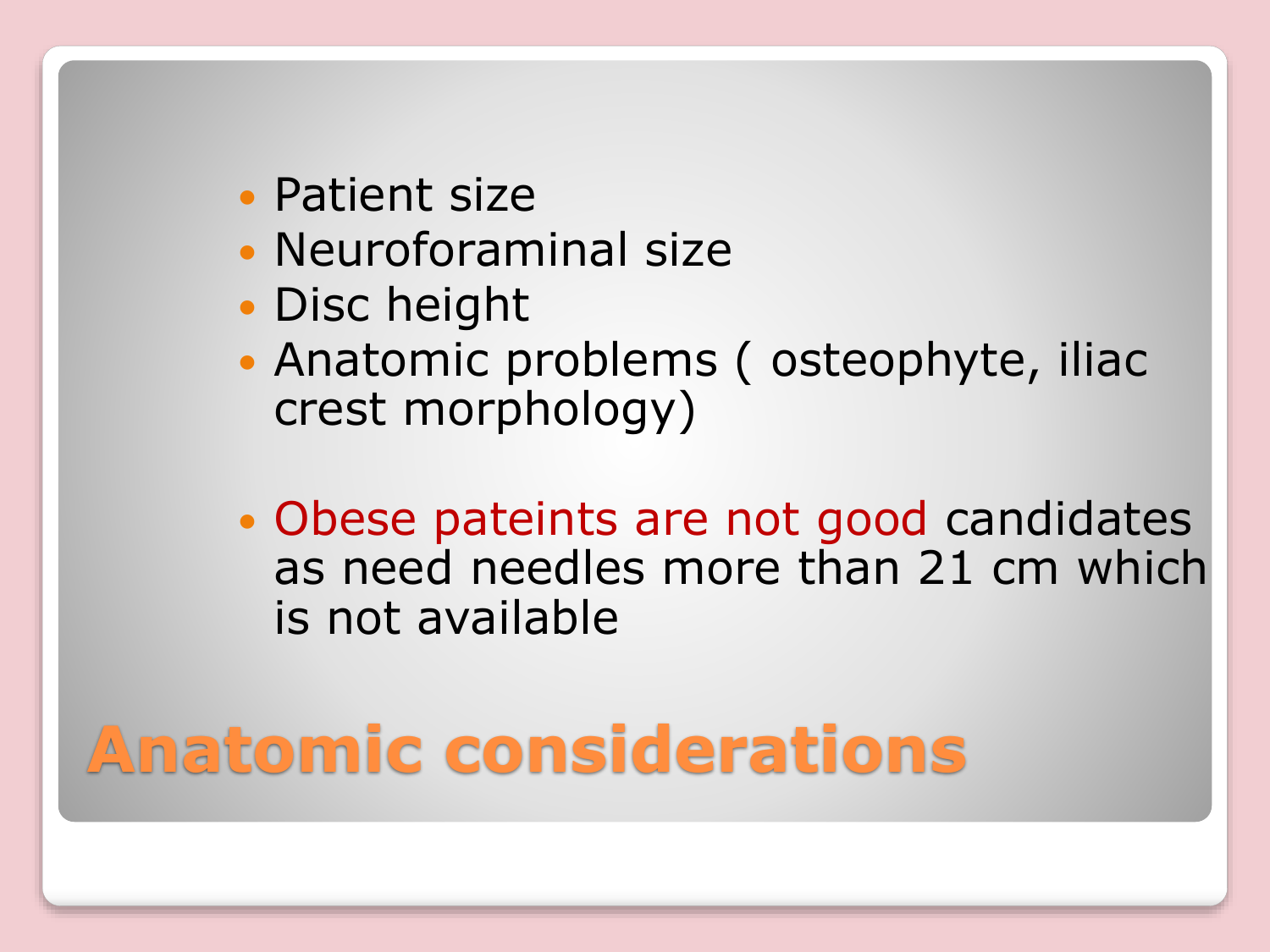- Basic approach is: placing the needle via a postero-lateal transforaminal entry into the disc
- Then after passing the annulus, laser canula is inserted via fluoroscopic or endoscopic or CT guidance

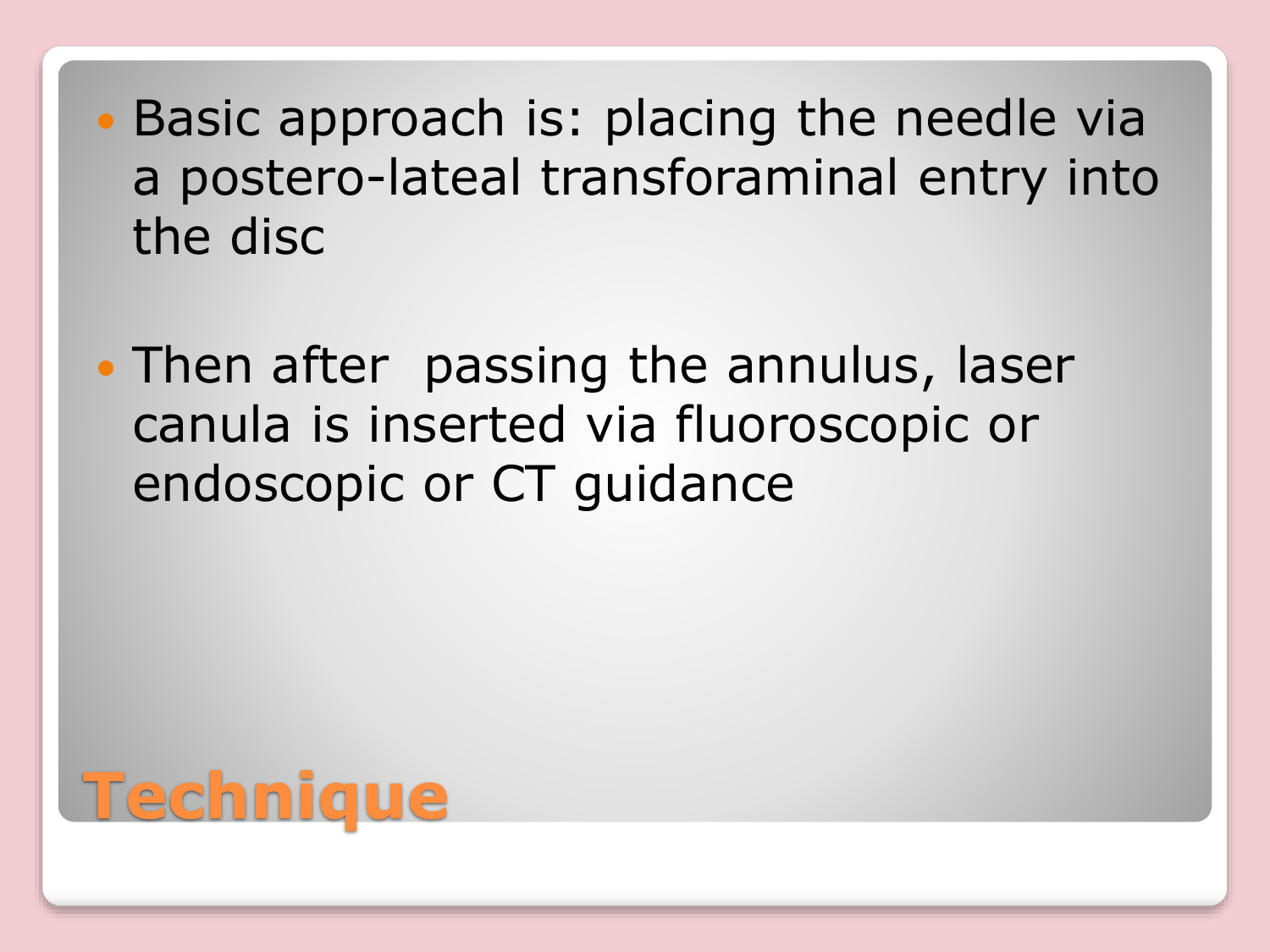• The angle is usually 40-55 degrees in lumbar spine or 30-40 in upper lumbar and thoracic spine

- In cervical area: 20-30 rt oblique
- Of course the end plates are also squared by CC angulation
- And needle placement lower in the hole is much safer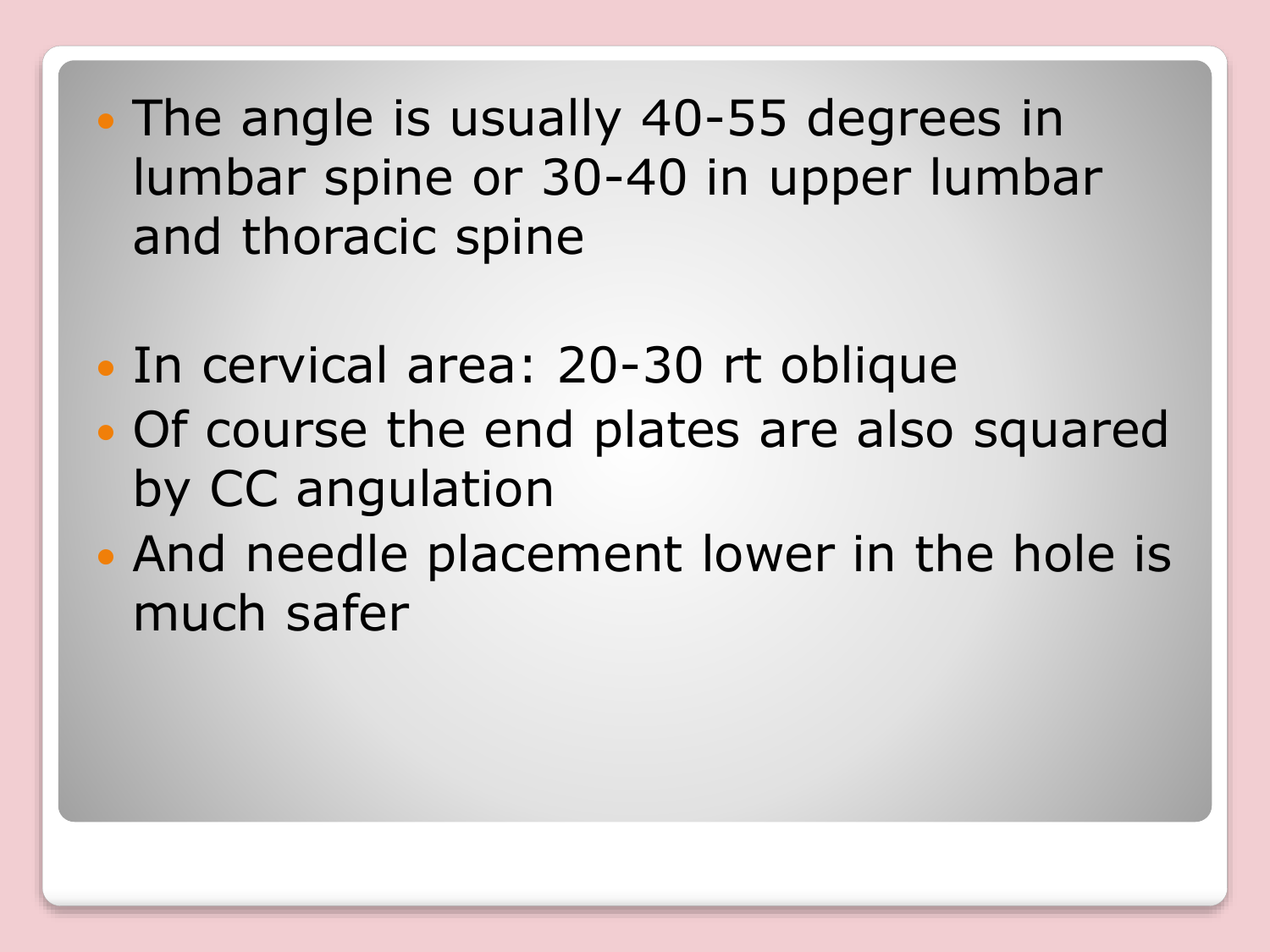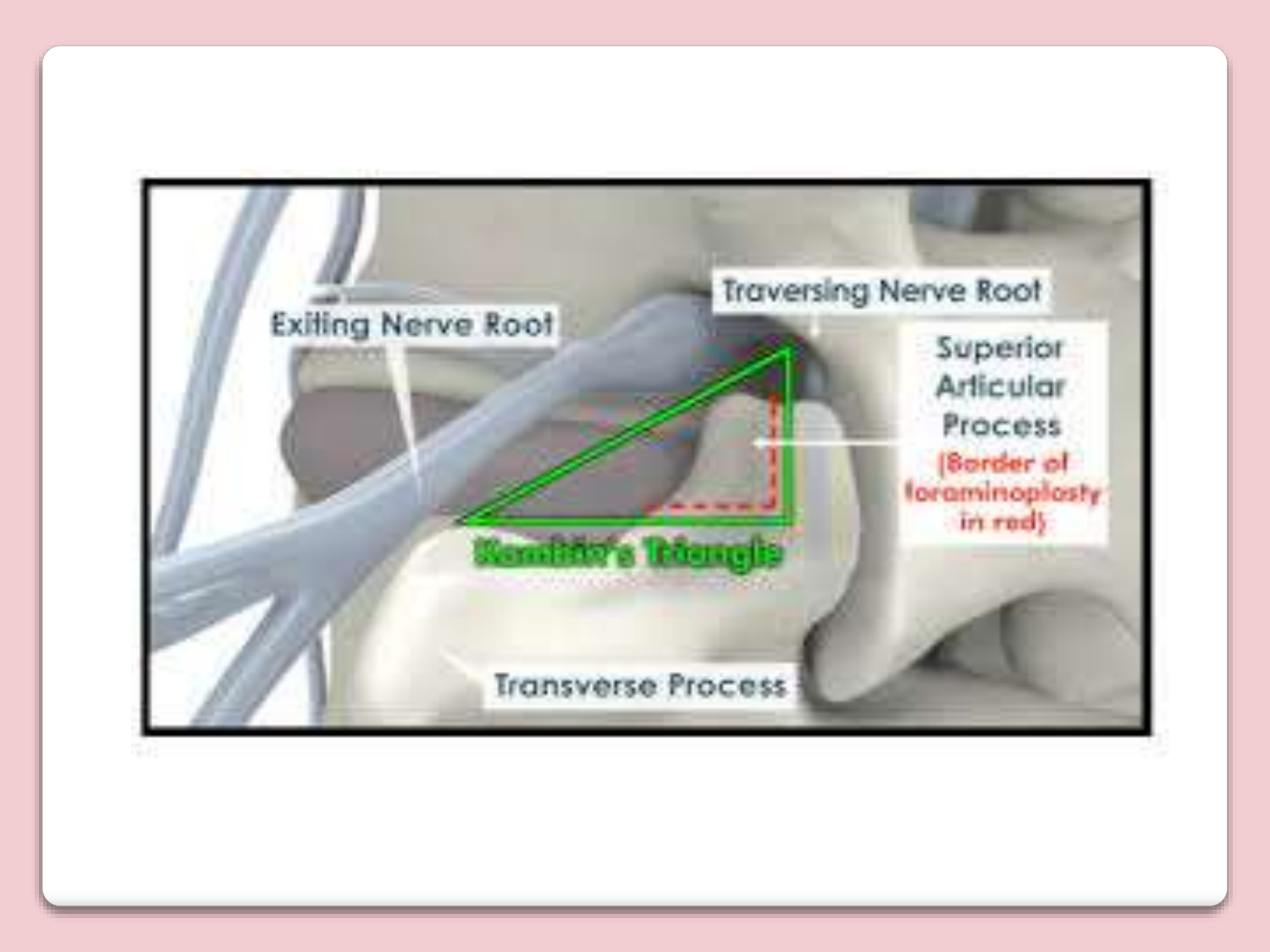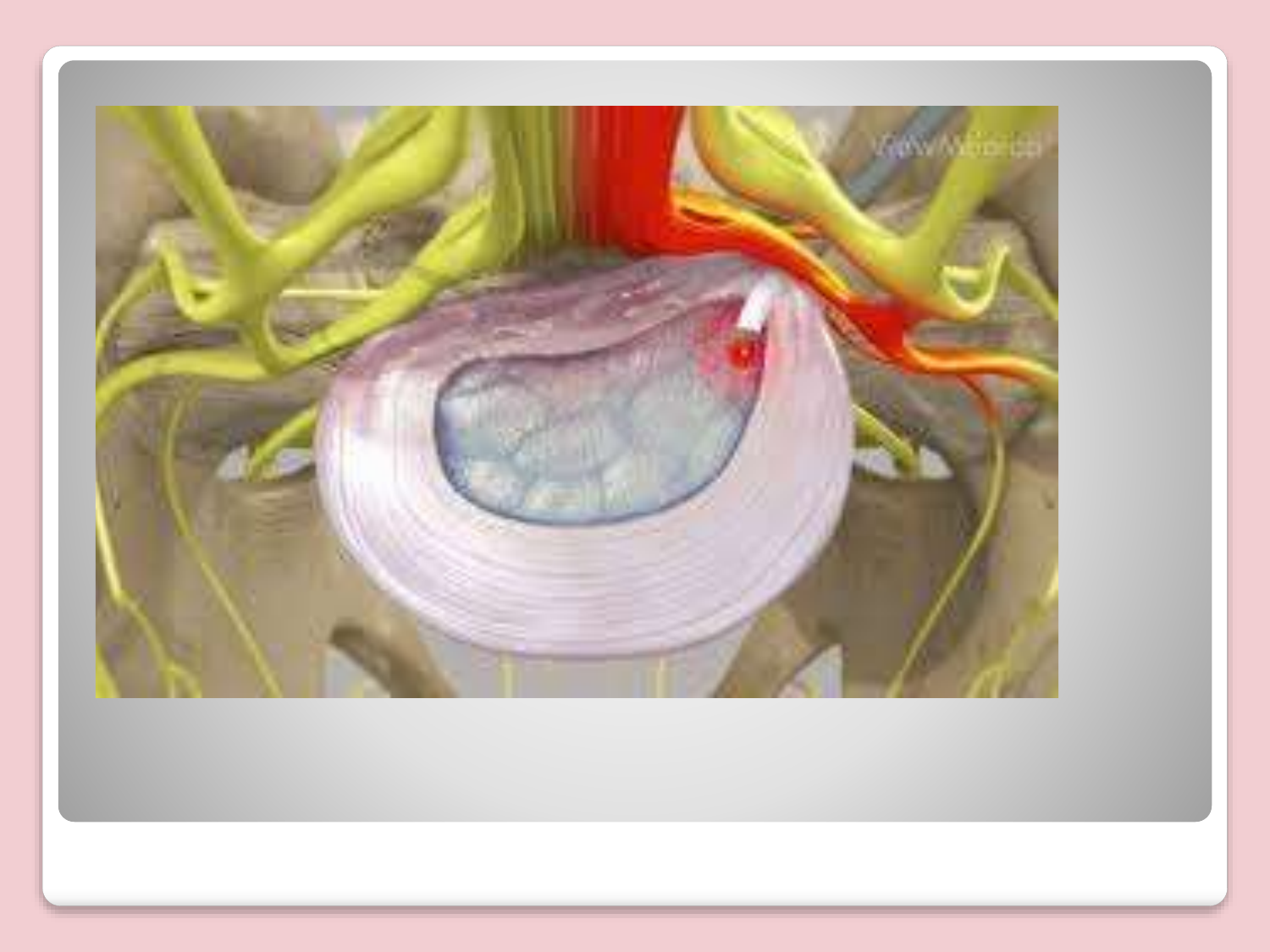- Although laser-assisted percutaneous diskectomy could theoretically be performed under fluoroscopic guidance, computed tomography (CT) guidance is preferred because CT can actually demonstrate the vaporization of the nuclear material and help guide the procedure.
- The patient is placed in the lateral or prone position with a pillow under the abdomen to slightly flex the lumbar spine as if for a lumbar sympathetic block.

# **Ct guided**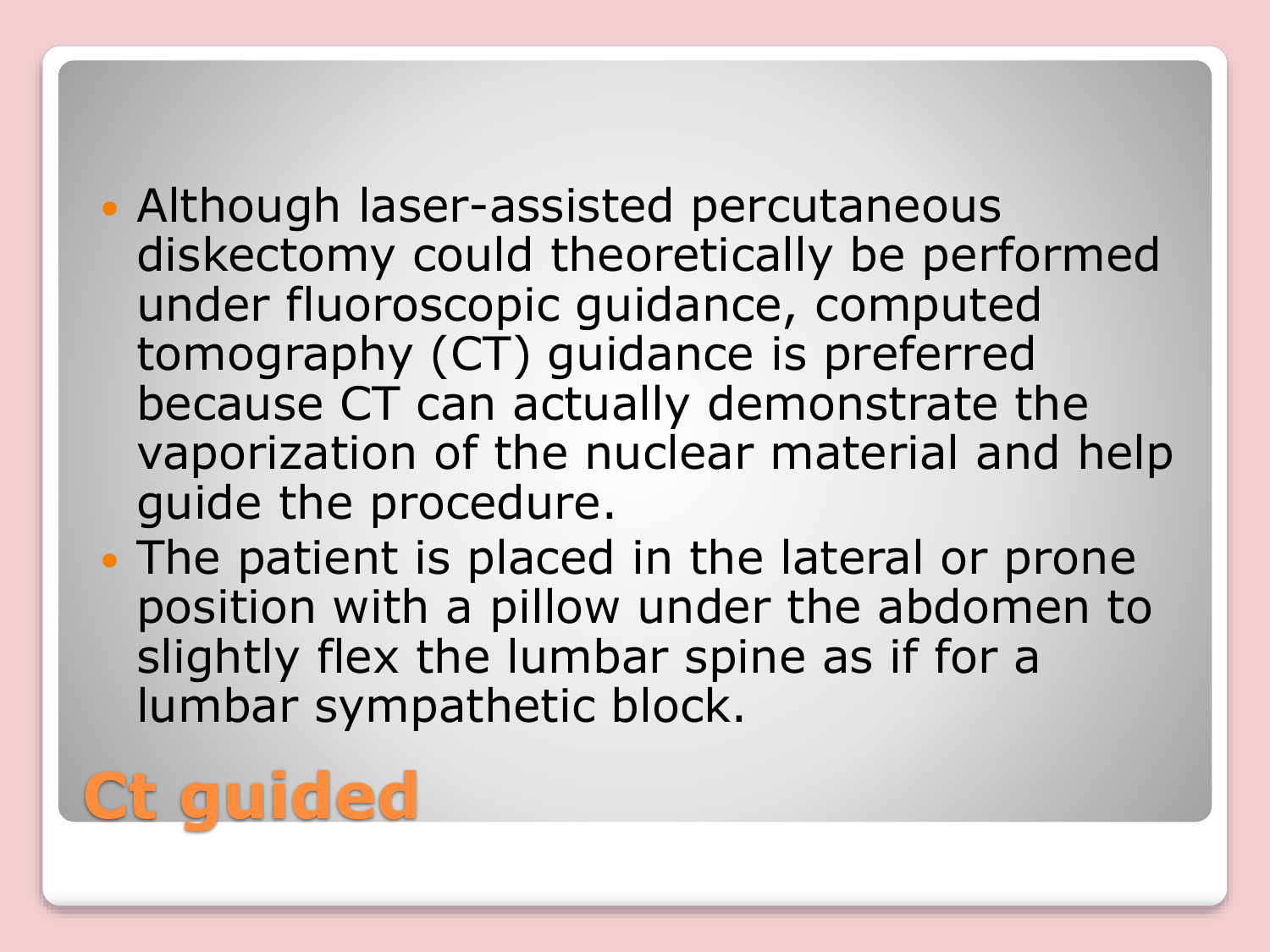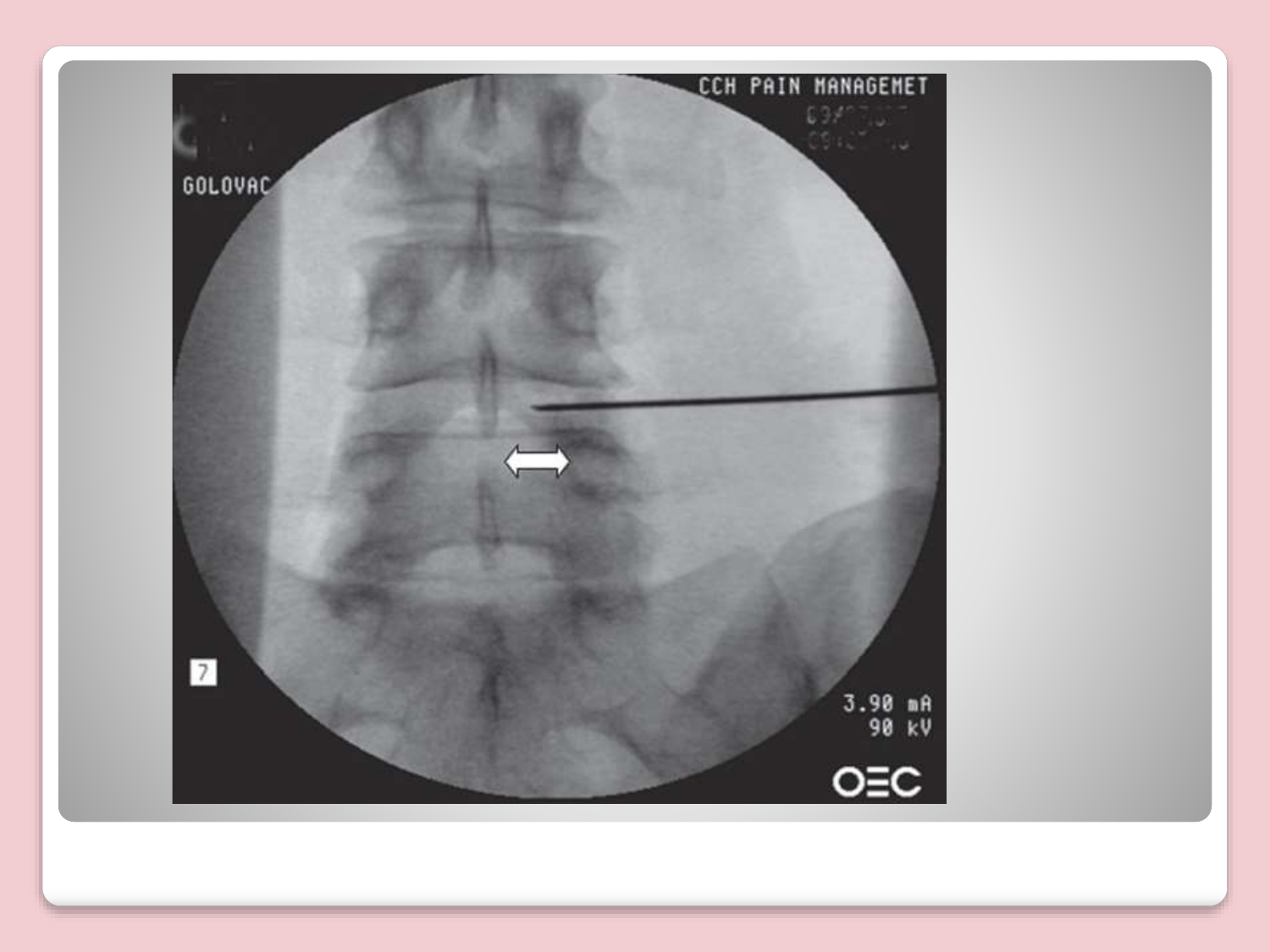- An energy level of 15 to 20 W for Hoyag(diode:6-8 w) delivered in 0.5- to 1 second pulses at 4- to 10-second intervals.
- The total delivered laser energy dose should be in the range of 1200 to 1500 J with the L4-L5 disk sometimes requiring an additional 300 to 400 J to effect adequate vaporization of the nucleus.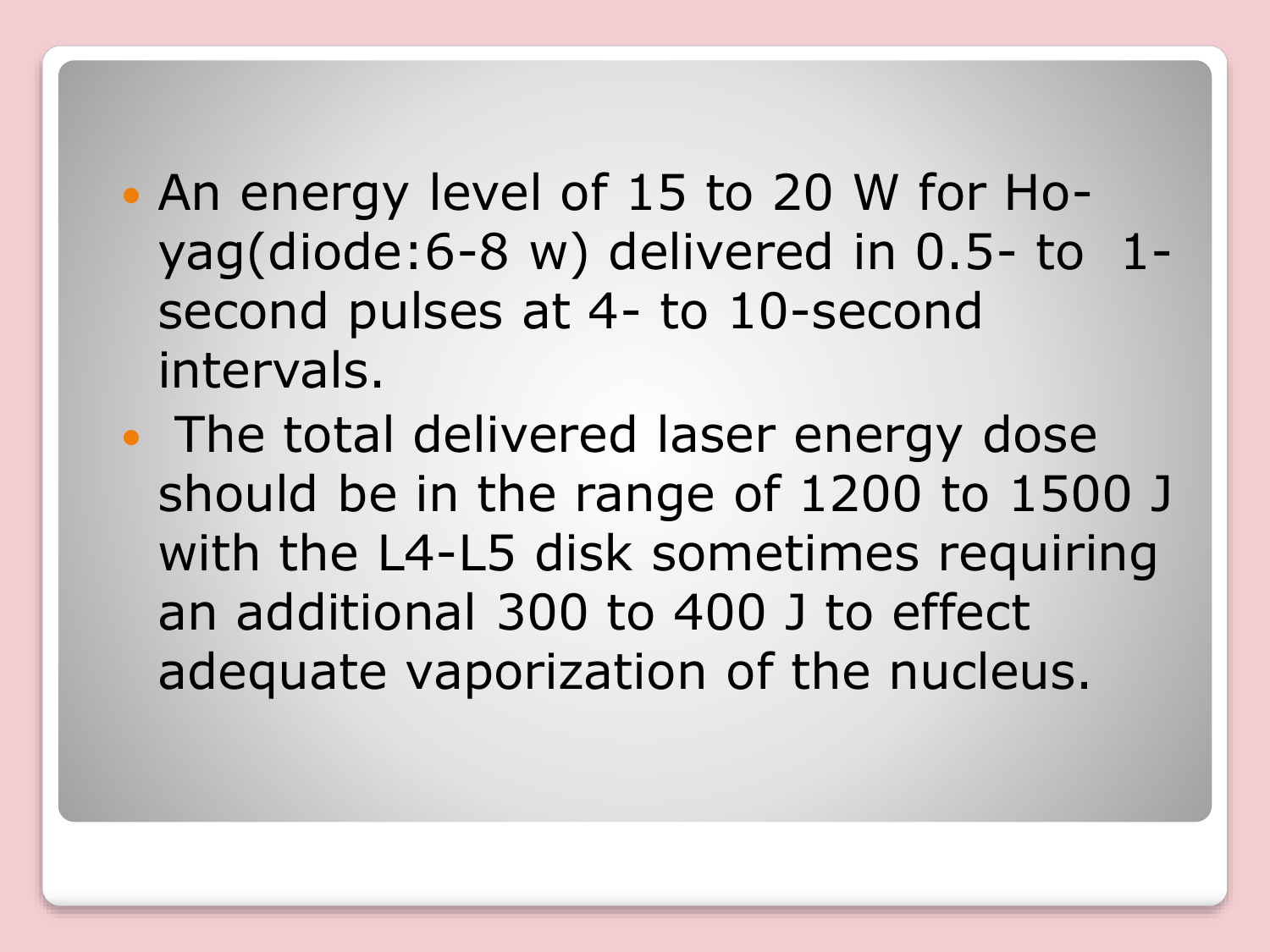

## **A 1.2 cm decrease in size**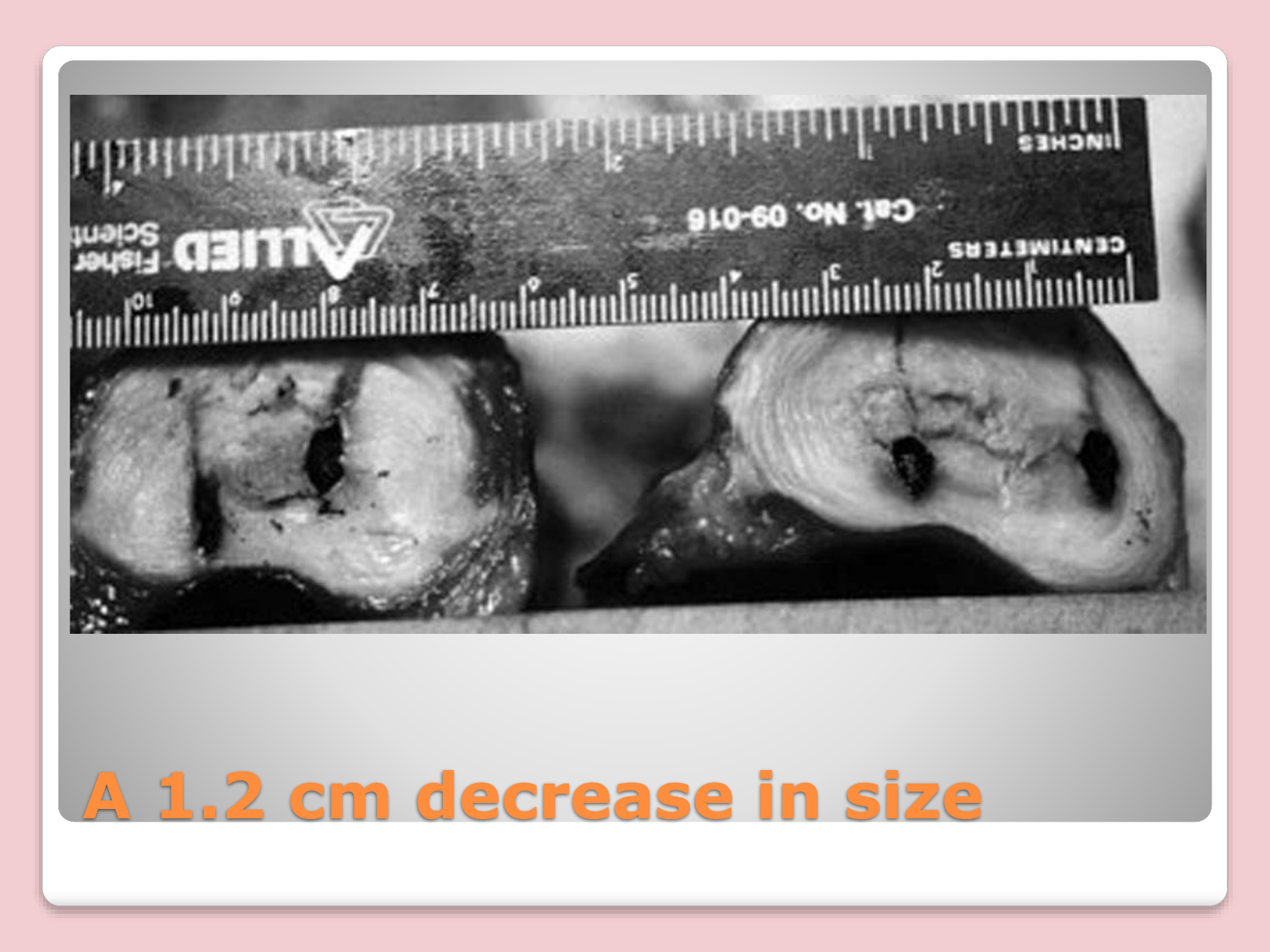- After the procedure is completed, the patient is
- observed for 30 minutes before discharge. The patient should be warned to expect minor postprocedure discomfort, including some pain in the paraspinous musculature.
- Placing ice packs on the injection site for 20 minute periods will help decrease these untoward effects.
- The patient should be instructed to call immediately if fever or other systemic symptoms occur that might suggest infection.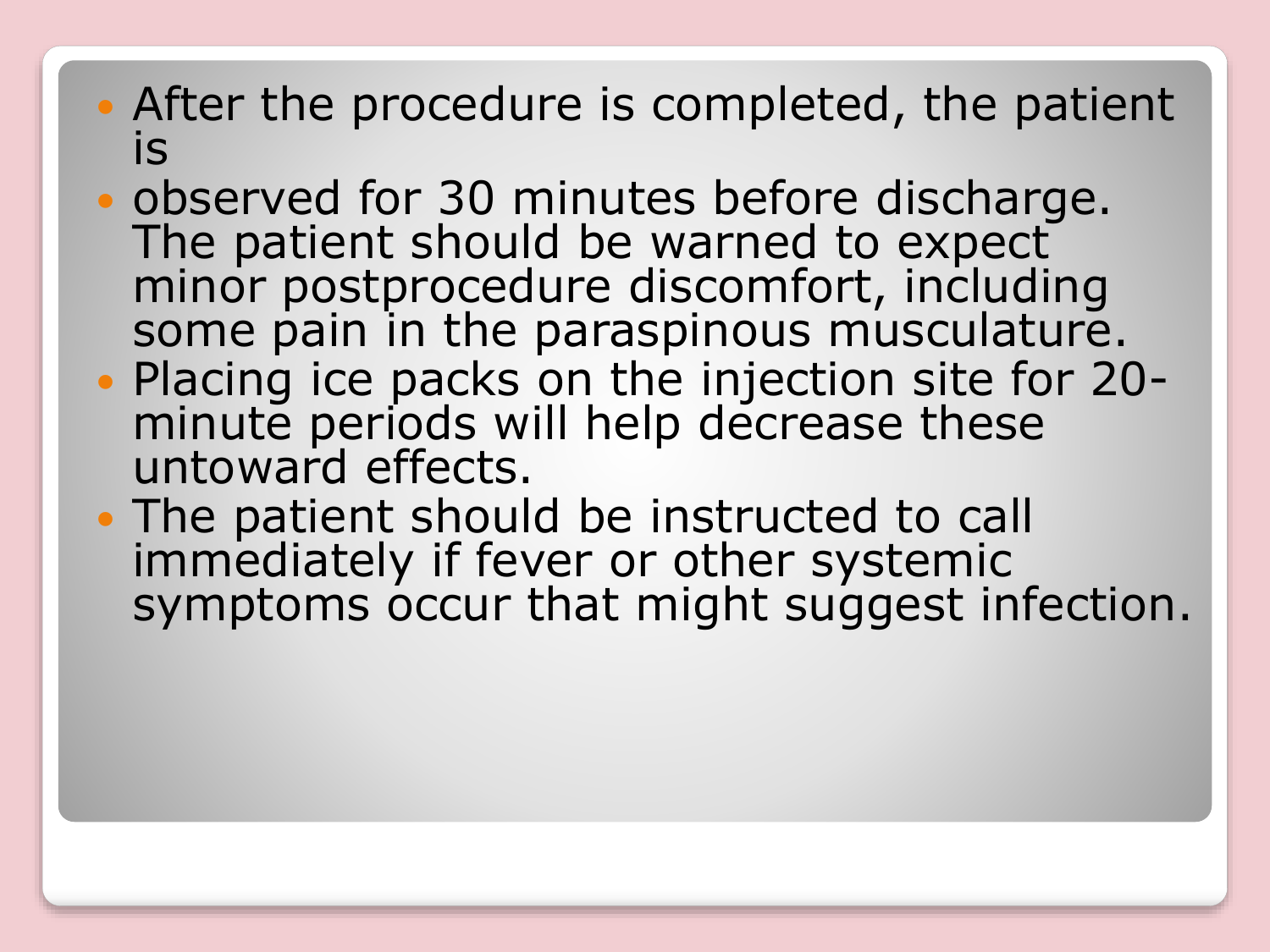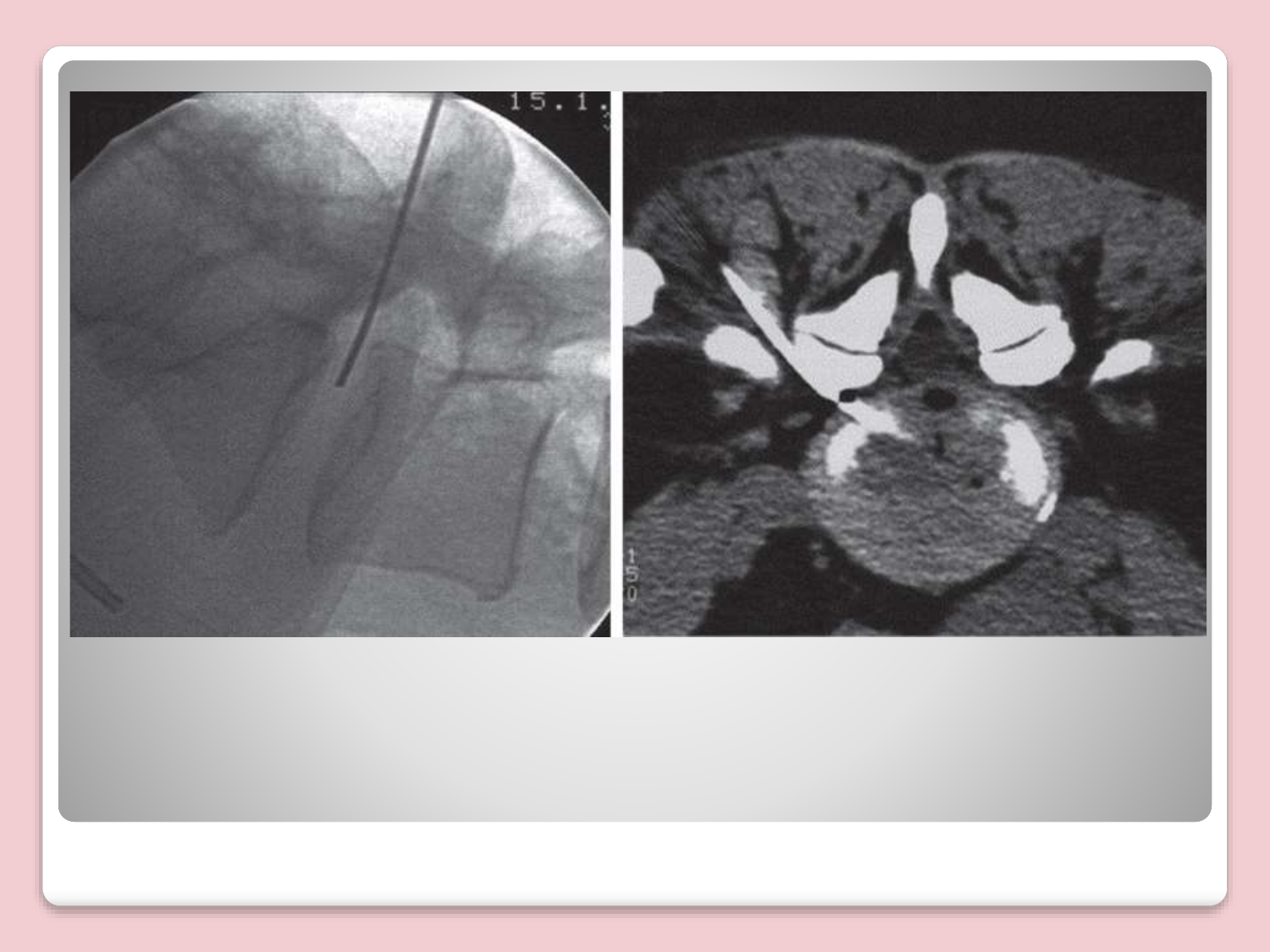- Complications directly related to laserassisted percutaneous diskectomy are generally self-limited, although occasionally, even with the best technique, severe complications can occur.
- The most common of all: paravetebral muscle spasm

#### **SIDE EFFECTS AND COMPLICATIONS**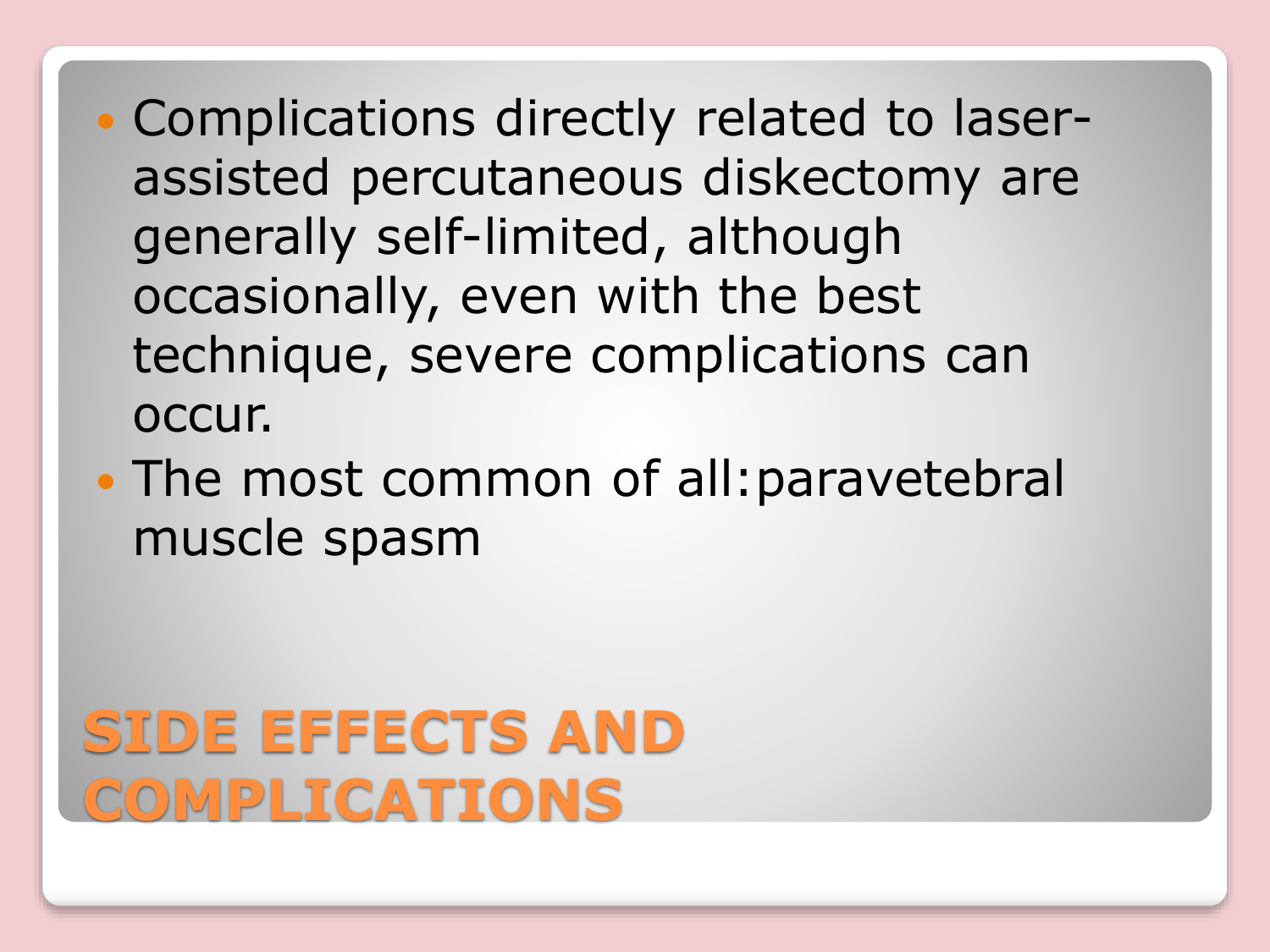- The most common severe complication after percutaneous diskectomy using laser assistance is infection of the disk, which is commonly referred to as *diskitis.*
- Because of the limited blood supply of the disk, such infections can be extremely hard to eradicate.
- Diskitis usually presents as an increase in spine pain several days to a week after percutaneous diskectomy.
- Acutely, there will be no change in the patient's neurologic examination findings as a result of disk infection.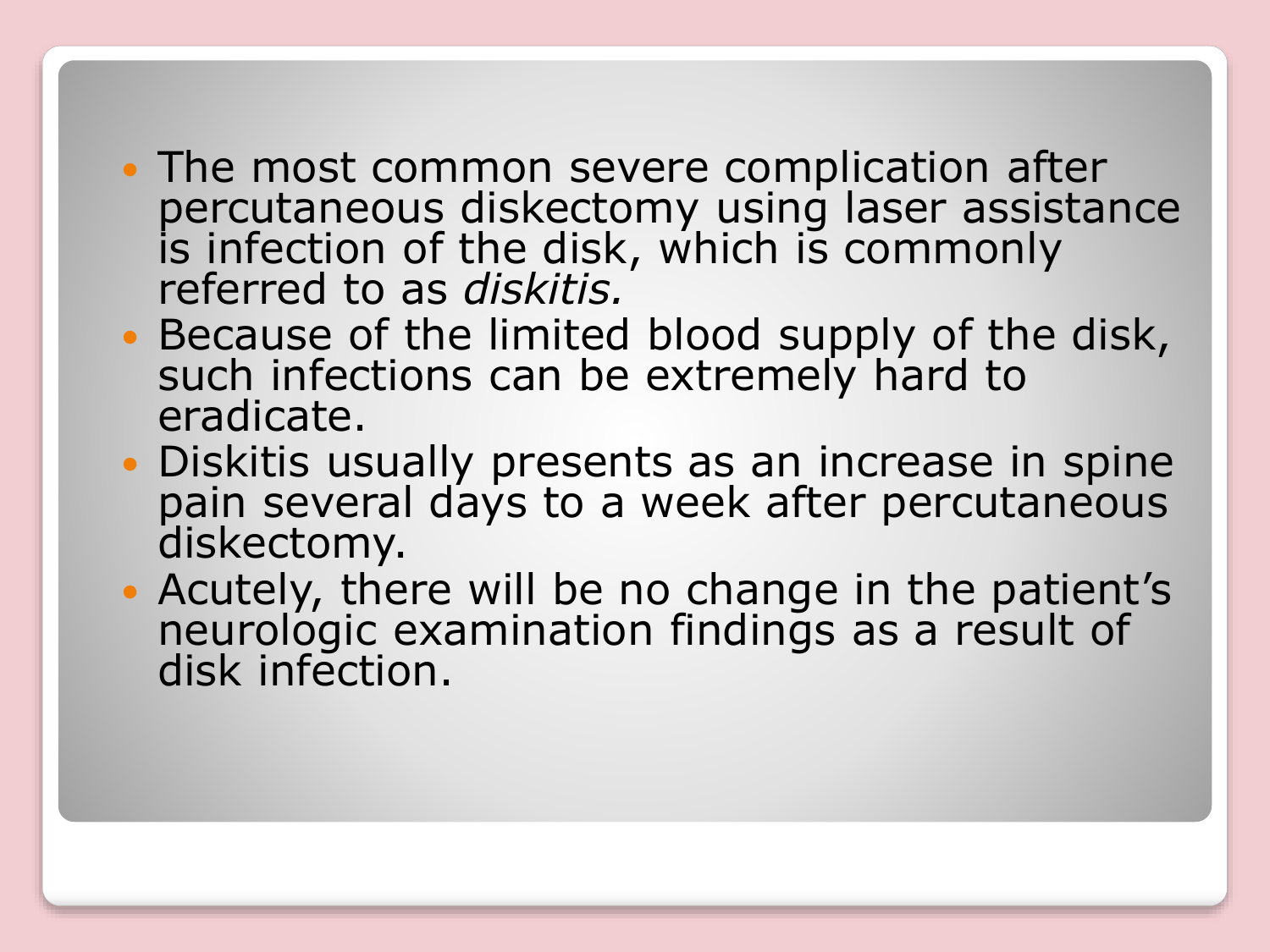- Epidural abscess, which can rarely occur after percutaneousdiskectomy, generally presents within 24 to 48 hours.
- Clinically, the signs and symptoms of epidural abscess are high temperature, spine pain, and progressive neurologic deficit.
- If either diskitis or epidural abscess is suspected, blood and urine samples should be taken for culture, antibiotics started, and emergent MRI scan of the spine performed to allow identification and drainage of any abscess to prevent irreversible neurologic deficit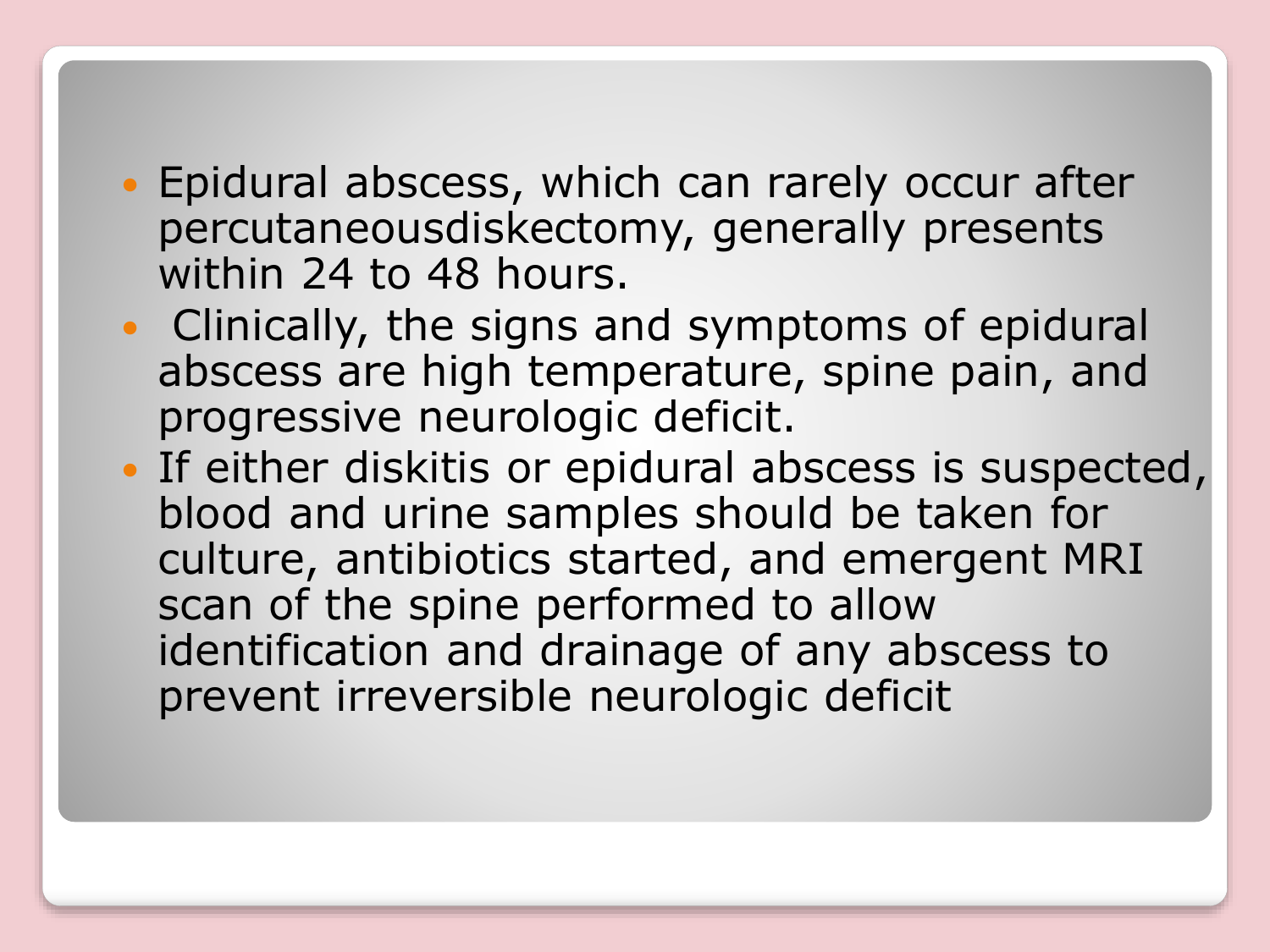- Postprocedure osteonecrosis of the vertebral body adjacent to the disk being treated has been reported occasionally.
- This complication is usually seen when a side-firing potassium triphosphide or holmium:yttriumaluminum-garnet (Ho:YAG) laser is used and is rarely seen when a direct-firing neodymium-doped yttrium-aluminumgarnet
- (Nd:YAG) laser is employed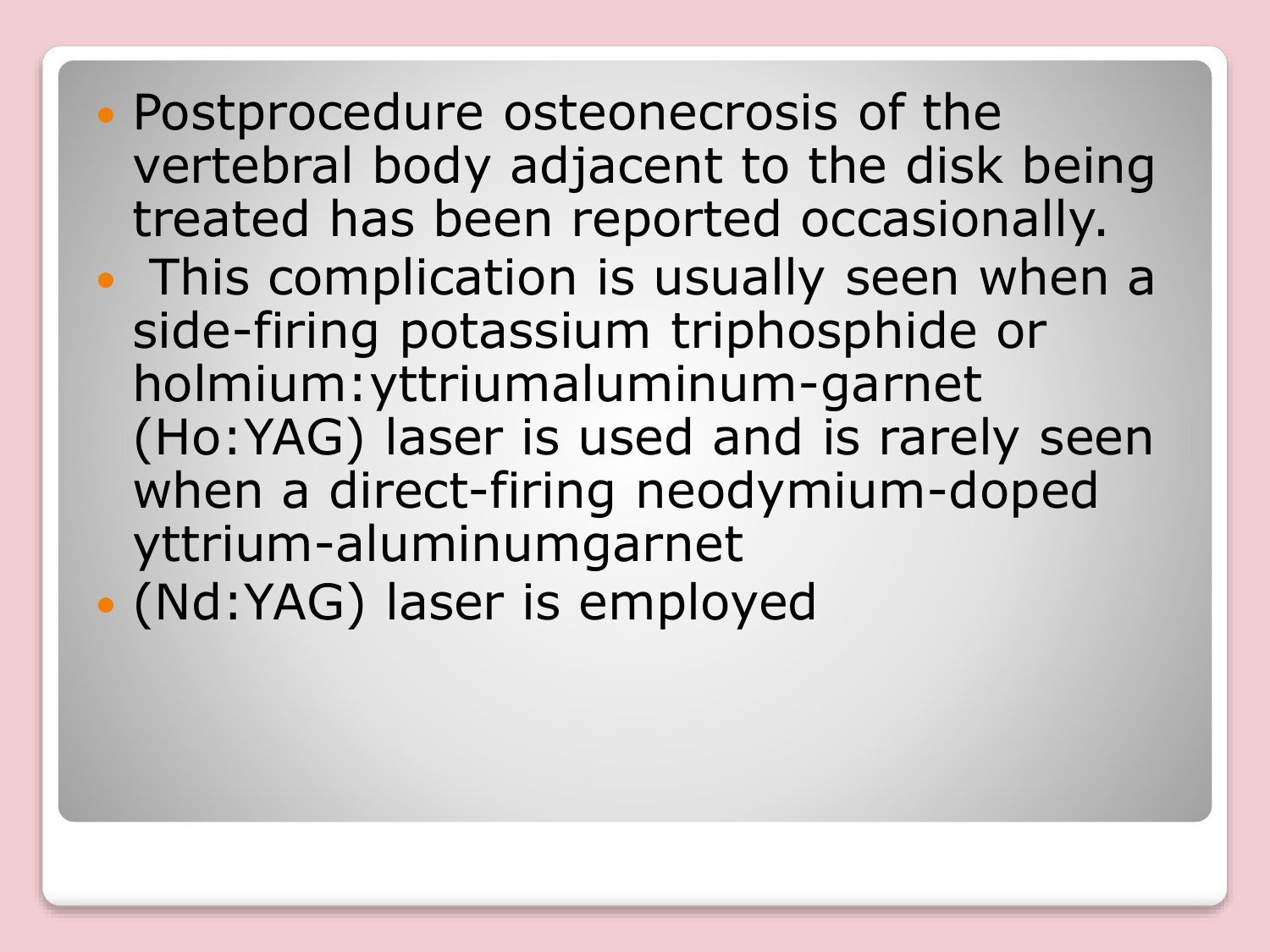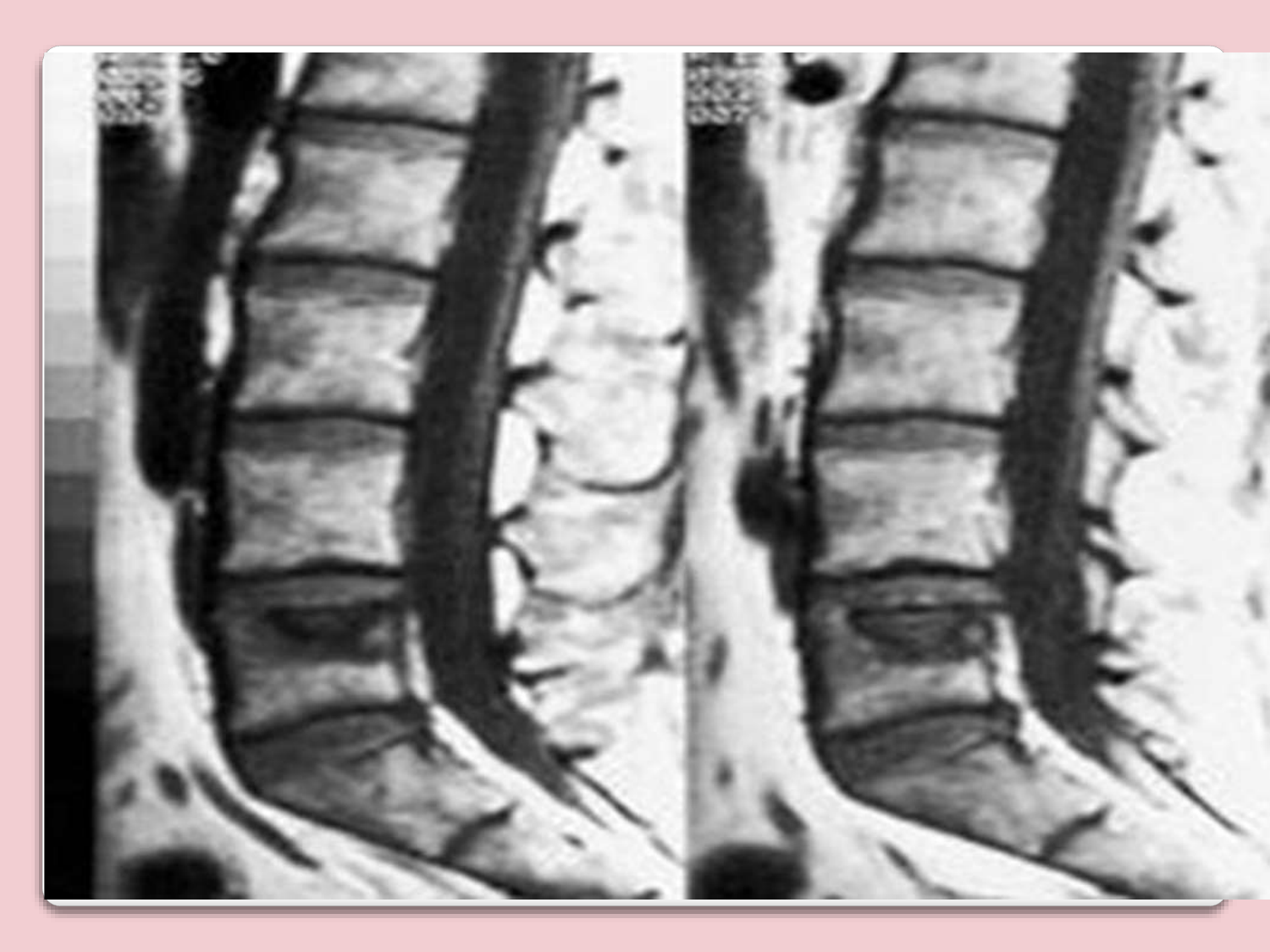- Direct trauma to the nerve roots and the spinal cord can occur if the needle is allowed to traverse the entire disk or is placed too laterally. These complications should occur rarely if incremental fluoroscopic or CT scans are taken while the needle is advanced.
- Such needle- and/orheat-induced trauma to the lower lumbar spinal cord andcauda equina can result in neurologic deficits, including cauda equina syndrome and paraplegia.